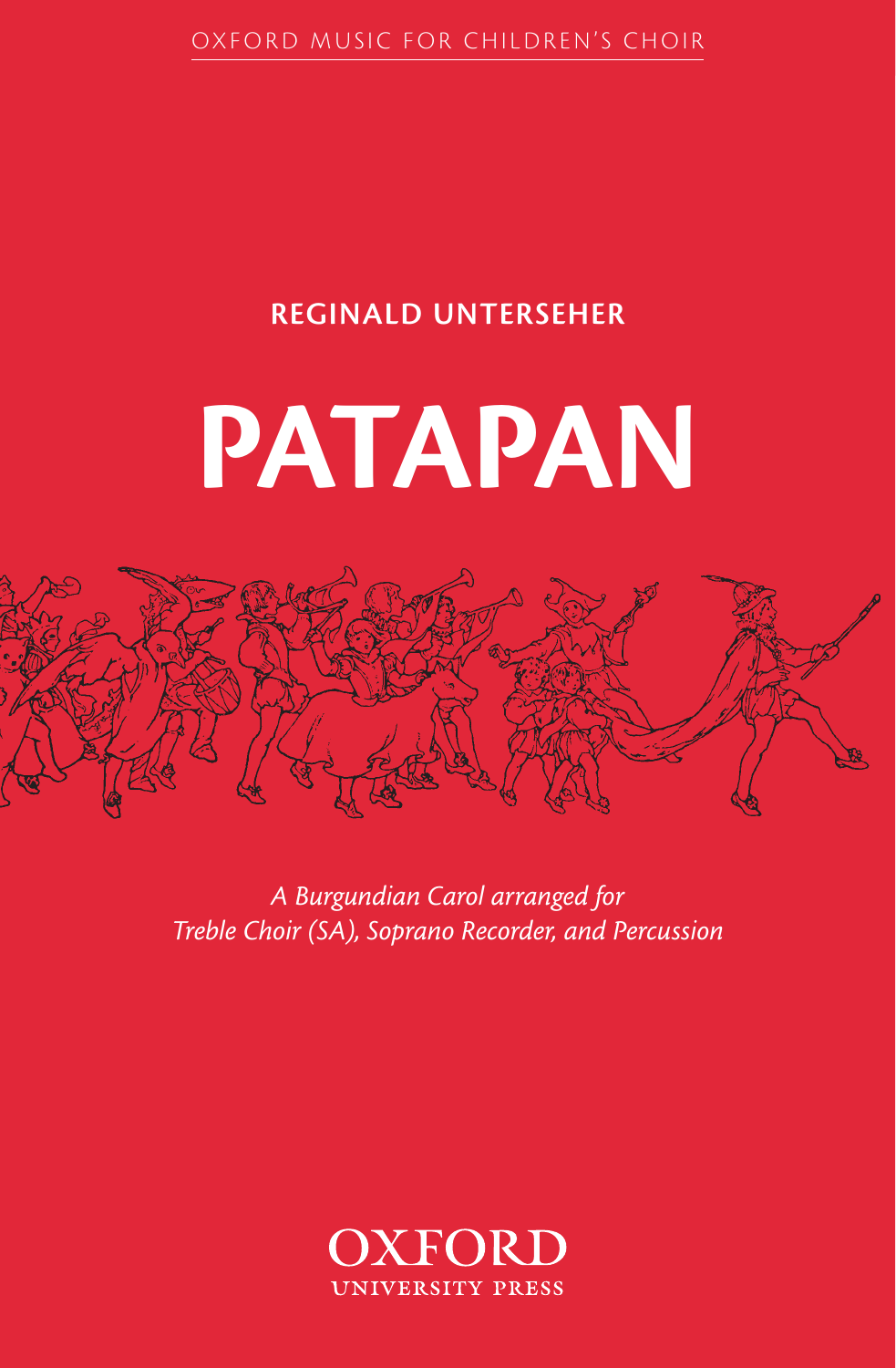Reginald Unterseher is Music Director and Composer-in-Residence at Shalom United Church of Christ, Richland, Washington, and Artistic Director of Consort Columbia, where he conducts choruses of children and adults. In addition, he maintains a private voice studio, and is in demand as a choral and vocal adjudicator and a clinician. He is one of the founders of Washington East Opera in Tri-Cities, Washington. He is a member of Male Ensemble Northwest (MEN), composed of eleven of the Northwest's finest choral directors. MEN has appeared at national and regional ACDA conventions to great acclaim, and presents concerts and workshops all over the country.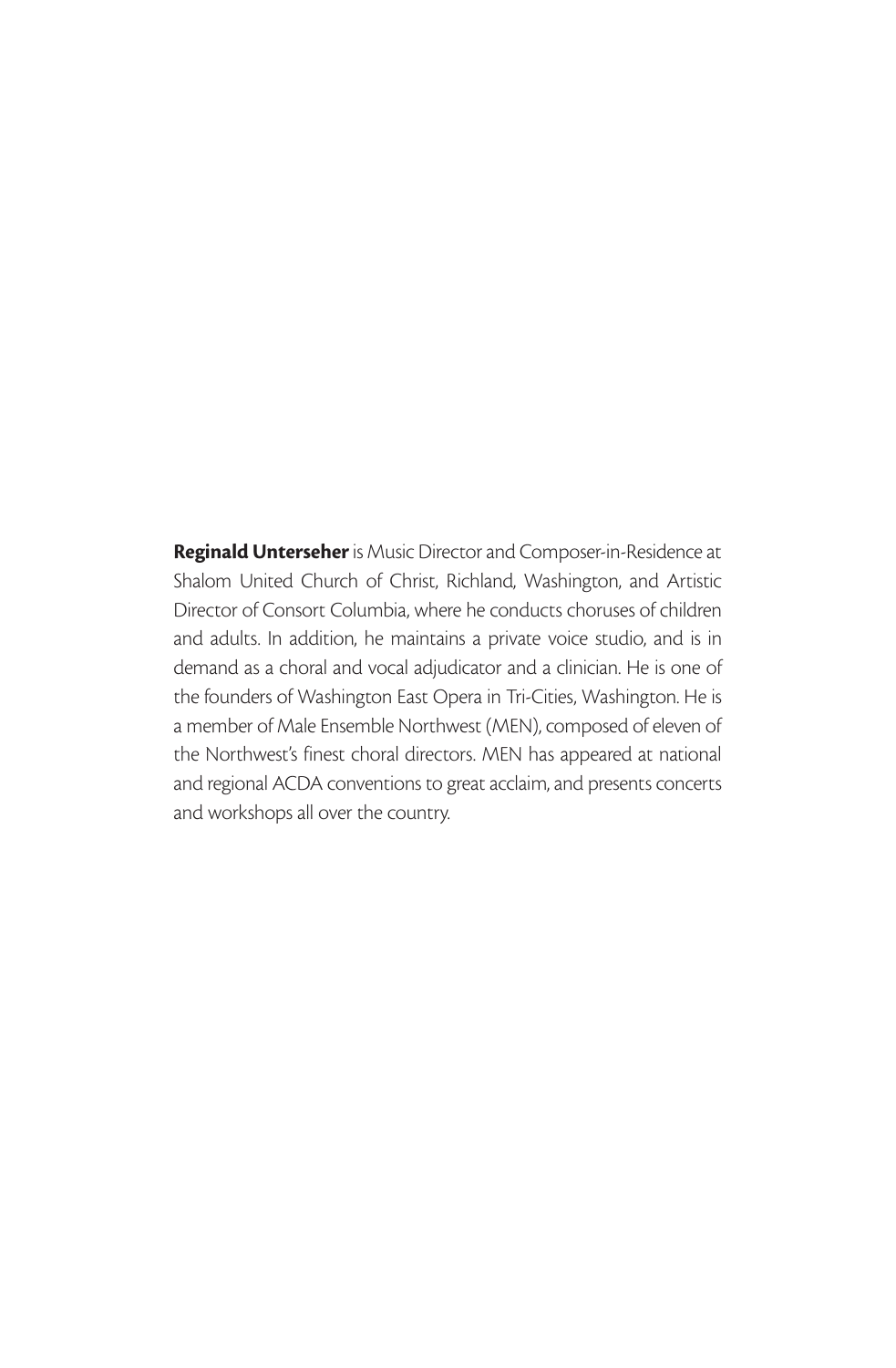### PATAPAN

For Two-part Treble Choir (SA), Soprano Recorder, and Percussion

> Reginald Unterseher, *arr.* Traditional Burgundian Carol,



Copyright © 2003, Oxford University Press, Inc. Printed in U.S.A.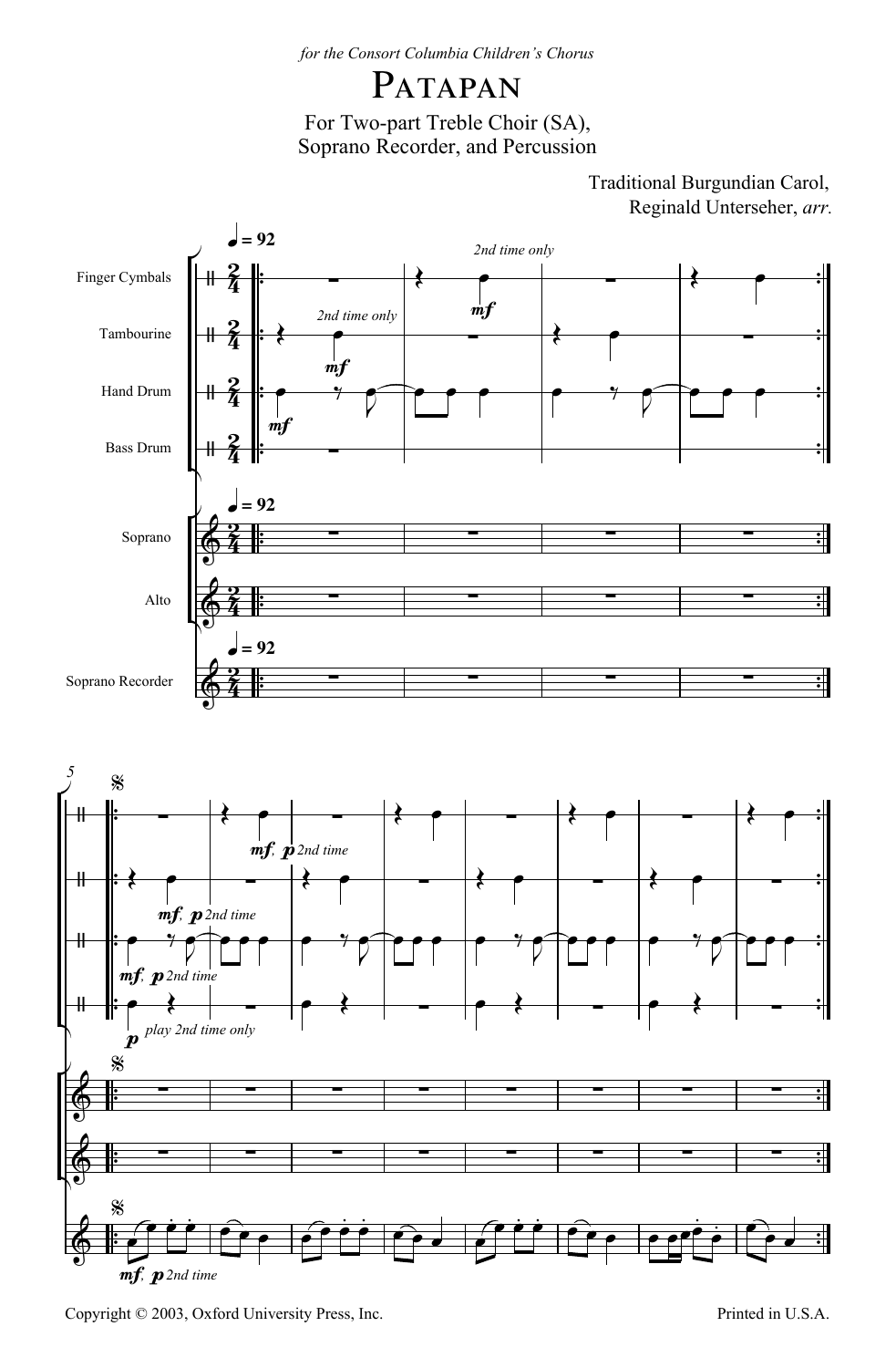



4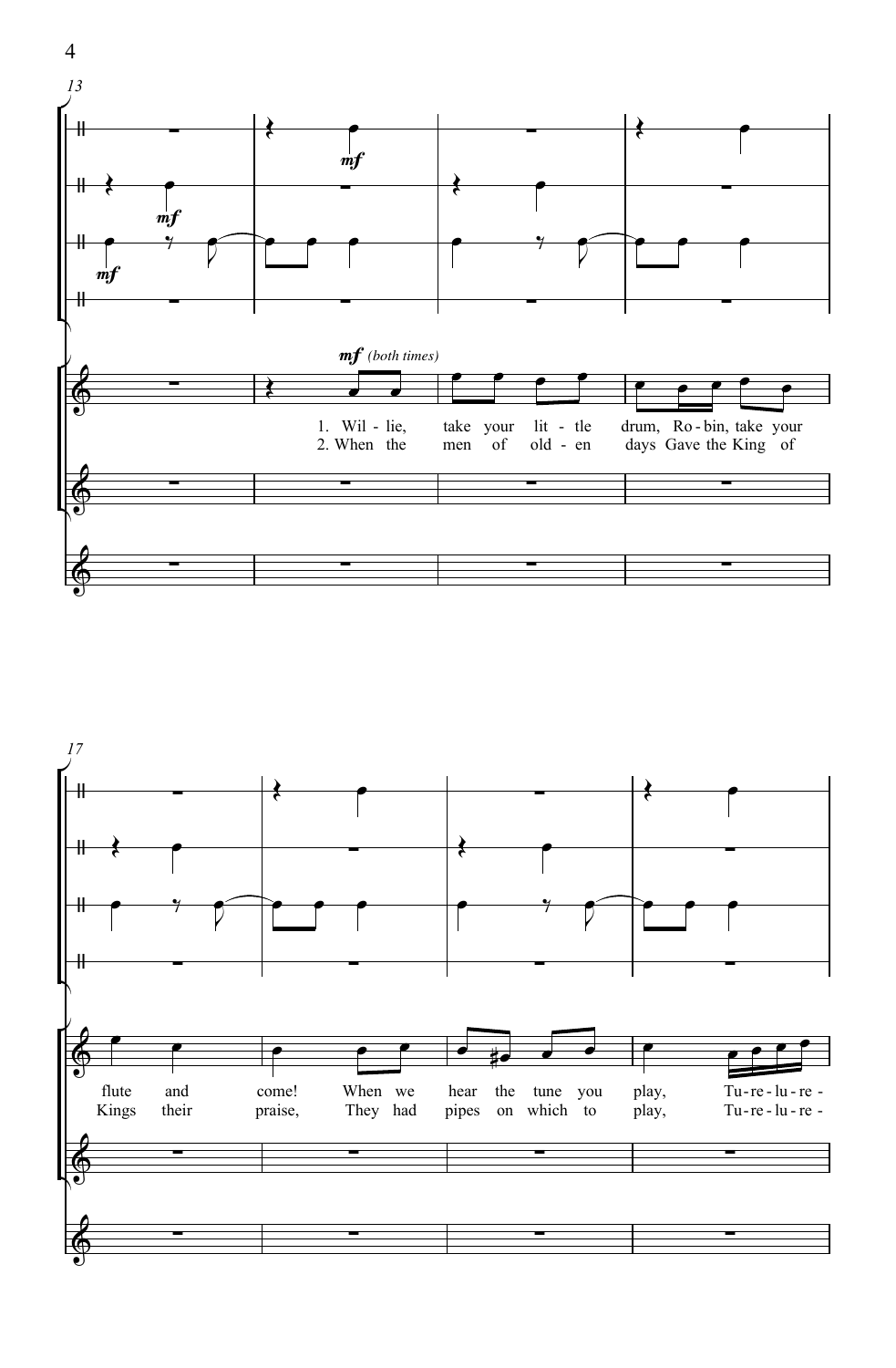# PERUSAL SCORE ONLY

# PLEASE DO NOT COPY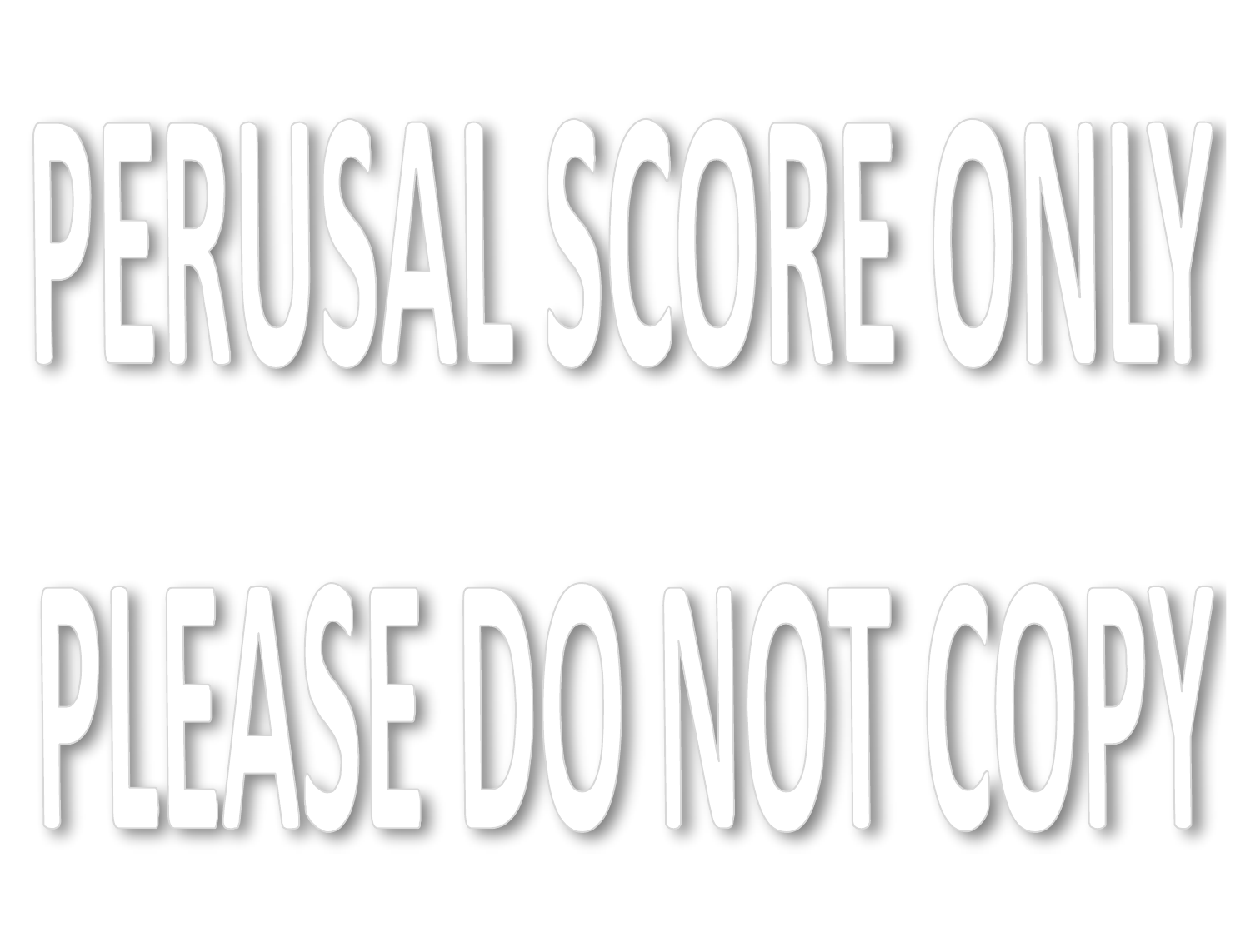



6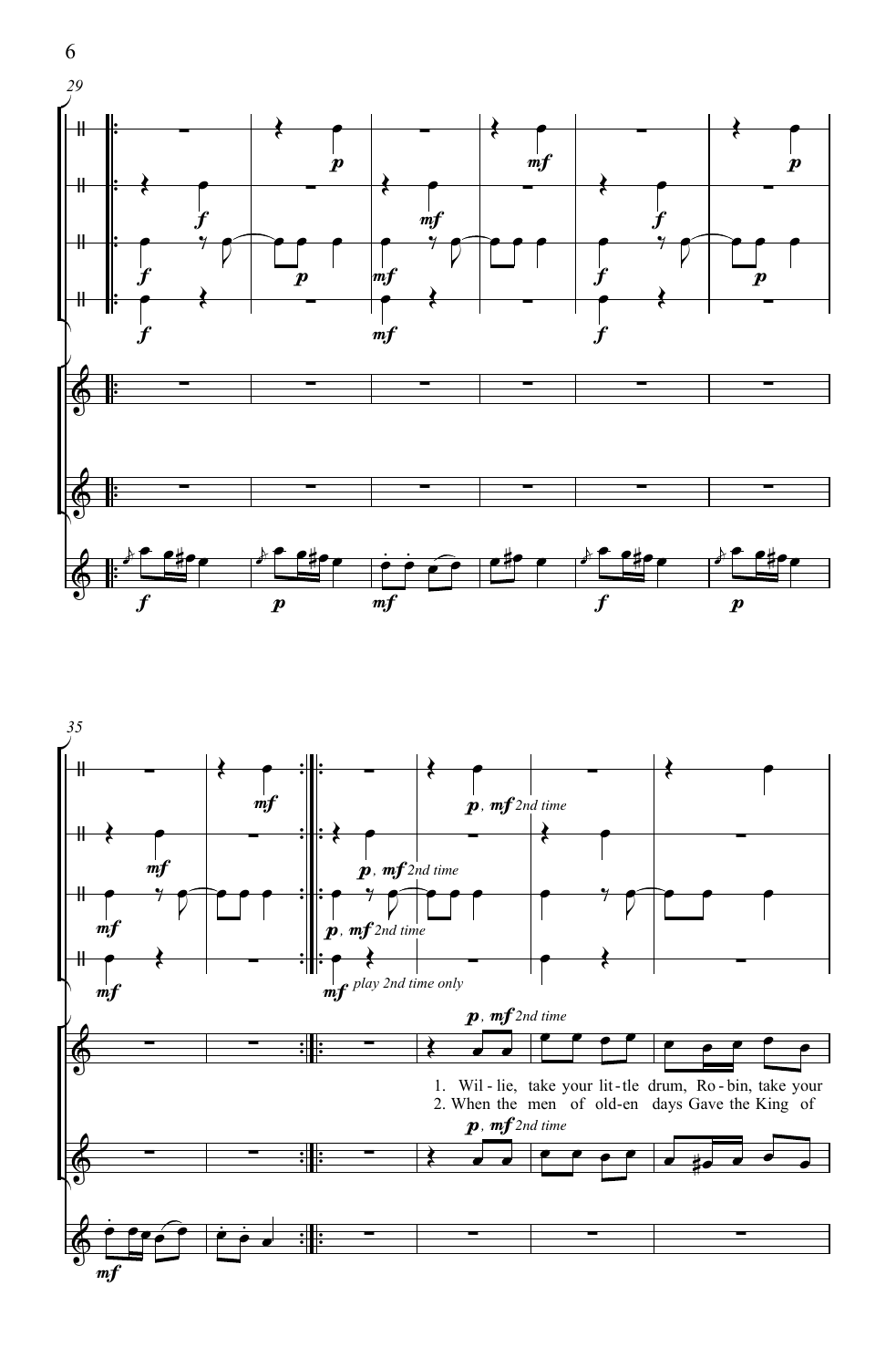

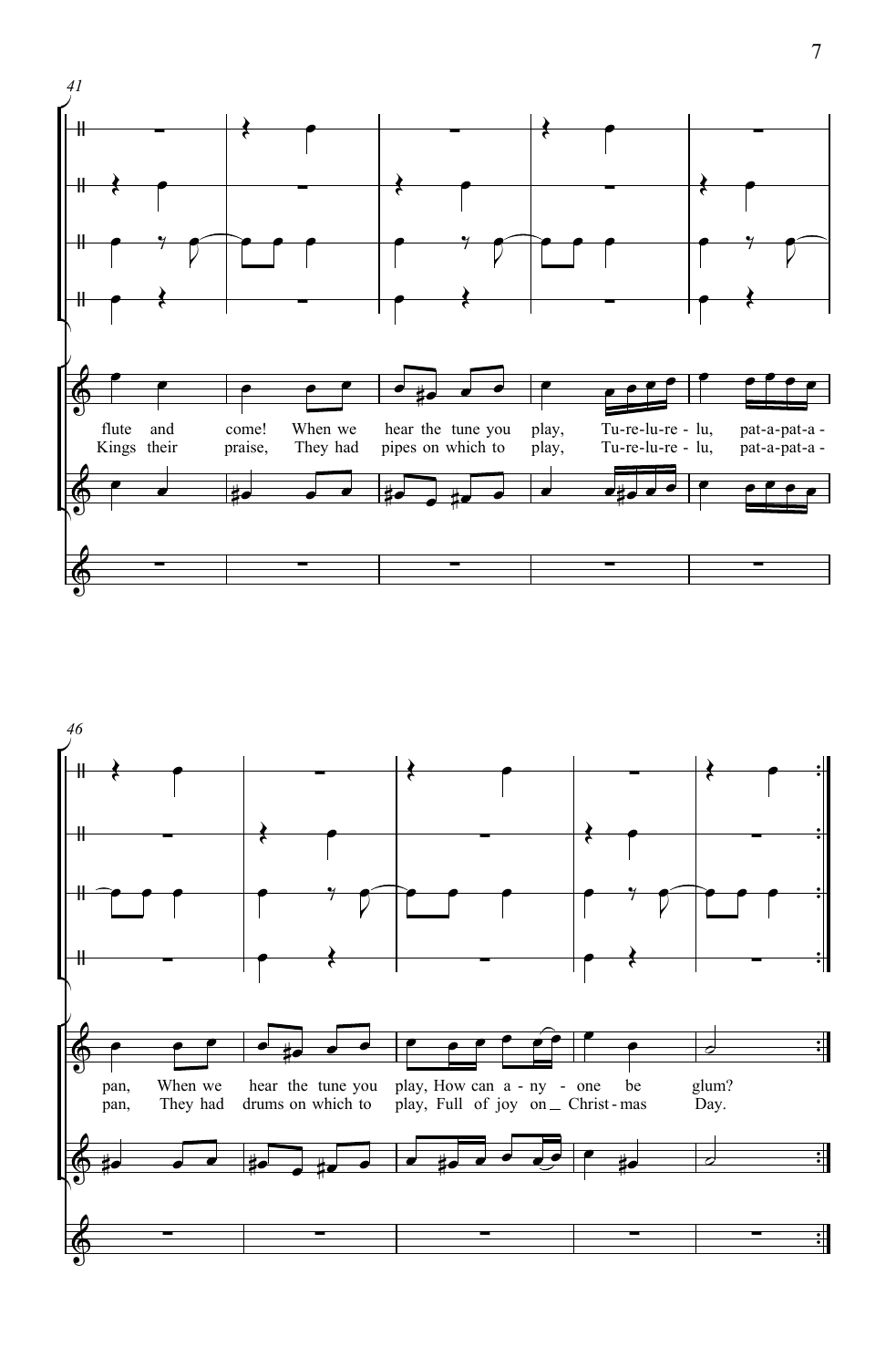

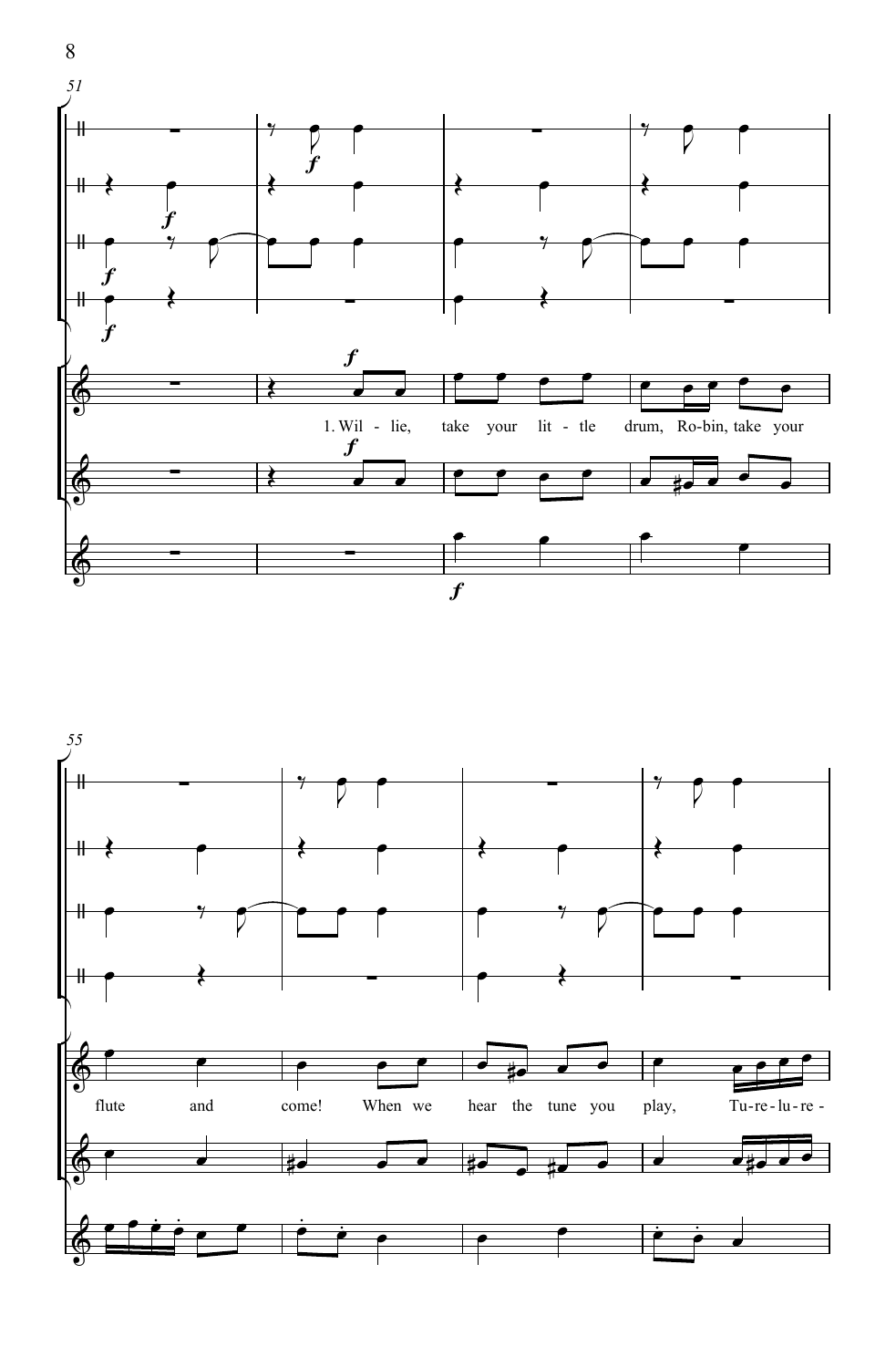